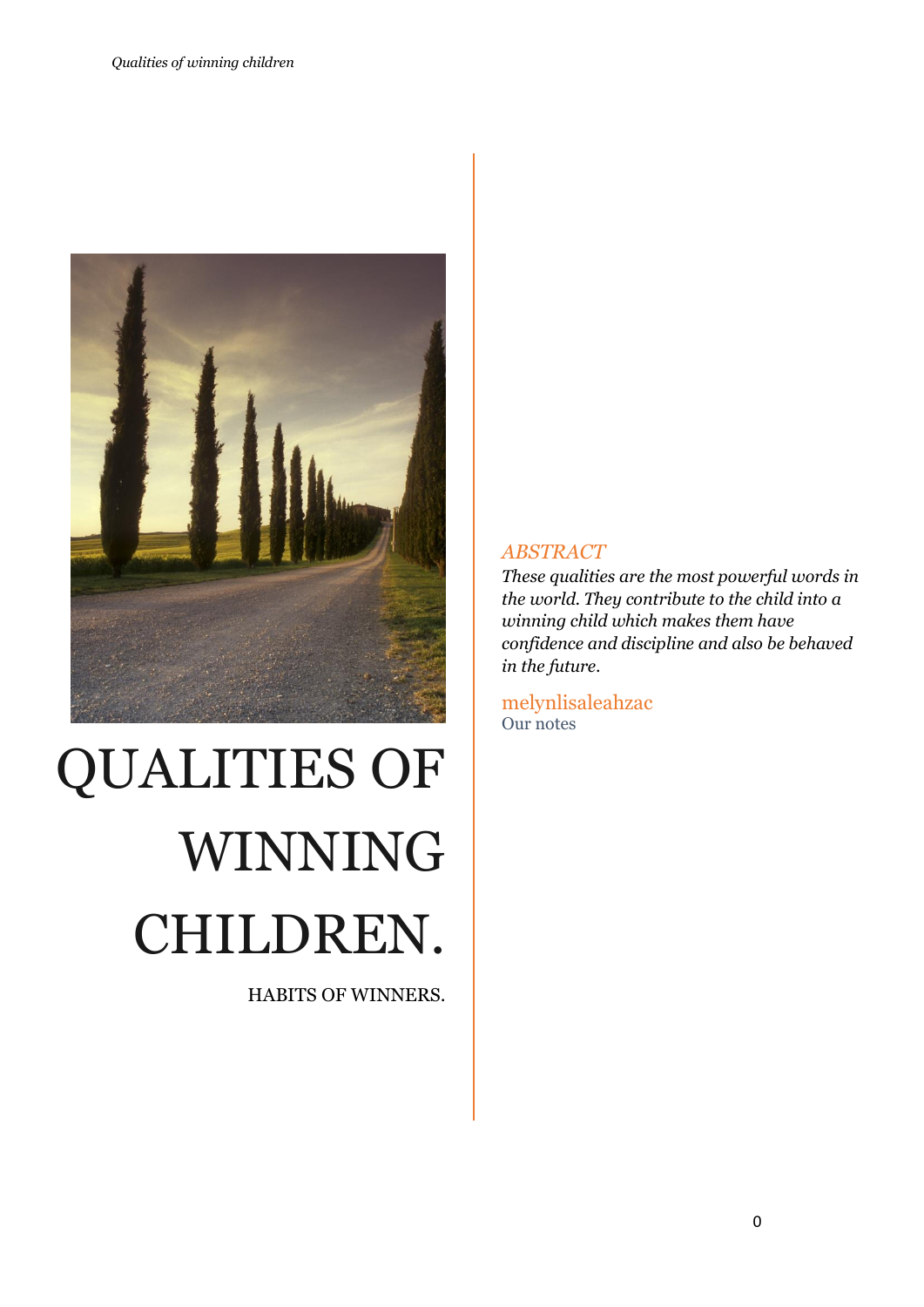#### *Contents*

| iii. Wake up early and do house chores e.g. cooking, mopping and digging          |
|-----------------------------------------------------------------------------------|
|                                                                                   |
|                                                                                   |
|                                                                                   |
| vii. Pay attention to details i.e. Have nice handwriting. Take care of themselves |
|                                                                                   |
|                                                                                   |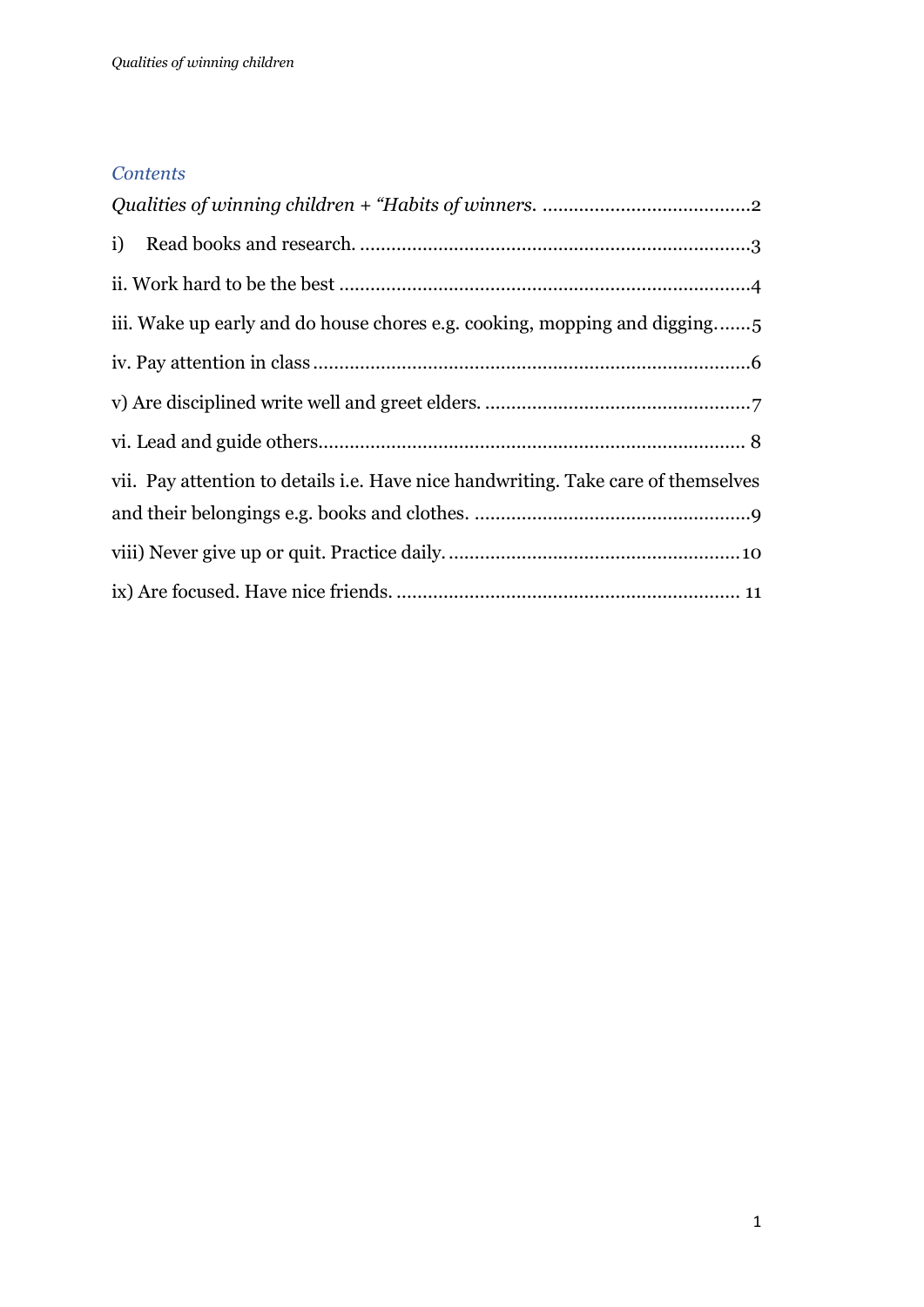# <span id="page-2-0"></span>Qualities of winning children + "Habits of winners.

Do you want to make your parents proud, below are the qualities of winners, as taught by Dad, Mugisa?

- i. Read books and research
- ii. Work hard to be the best
- iii. Wake up early and do house chores e.g. cooking, mopping and digging
- iv. Pay attention in class
- v. Are disciplined. Write well. And greet elders.
- vi. Lead and guide others.
- vii. Pay attention to details
- viii. Have nice handwriting
- ix. Take care of themselves and their belongings e.g. books and clothes
- x. Never give up or quit. Practice daily.
- xi. Are focused. Have nice friends.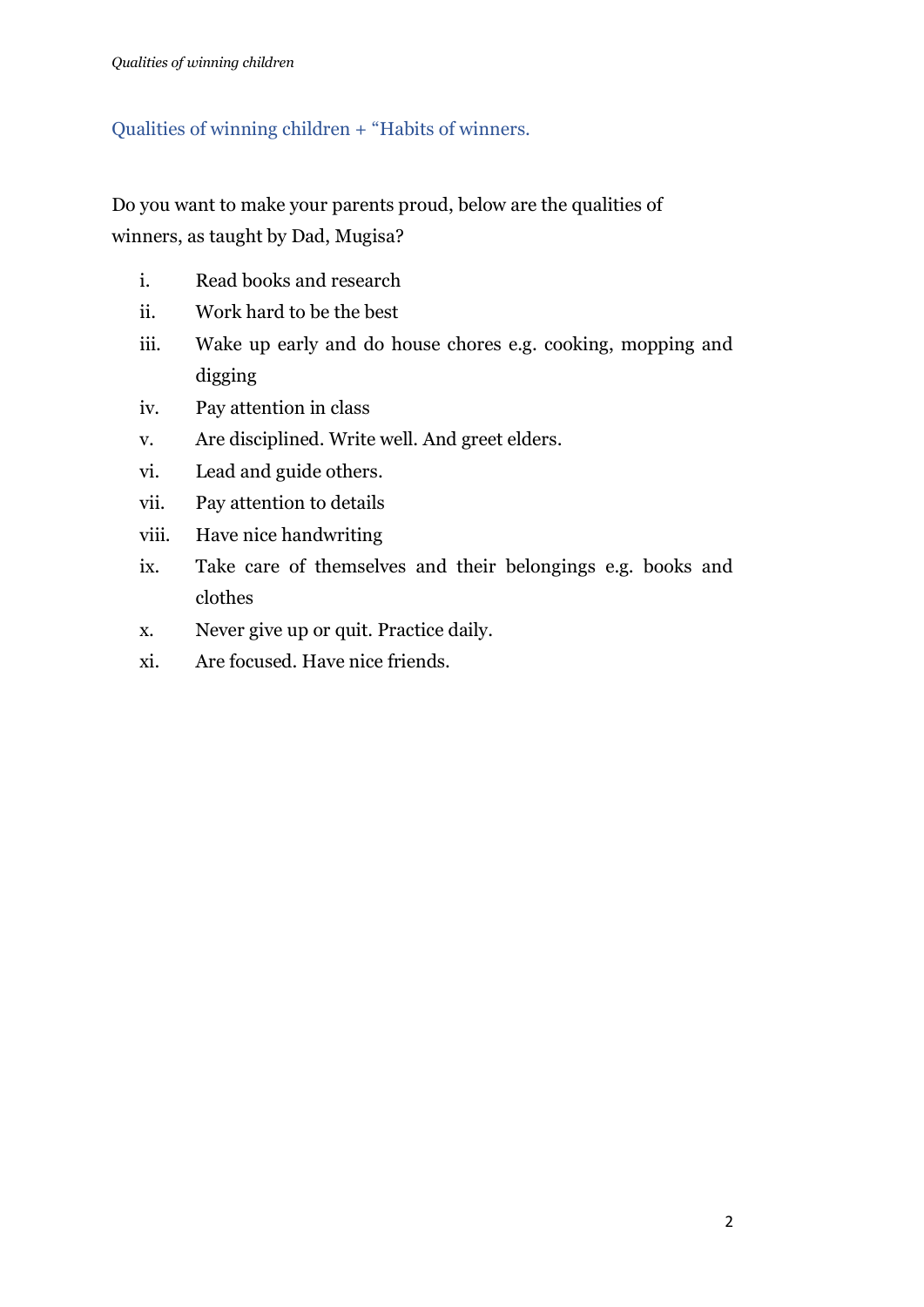#### <span id="page-3-0"></span>*i) Read books and research.*



*Source: Internet photo*

To research means to look for books i.e. search on the Internet, buy textbooks from the bookshop, and find practice books. If you can, go to the school library and borrow books.

You must work hard and read to be among the top 5. This means you read all the books your parents bought for you or you bought for yourself examples, novels, textbooks, and exercise books.

You must work hard and aim to be among the top five. Remember, always read the books for example, when they buy for you a textbook you have to read each and everything in it like the public speaking book. Even better, read ahead of the class teacher so that by the time the teacher covers the topic, you already have some ideas.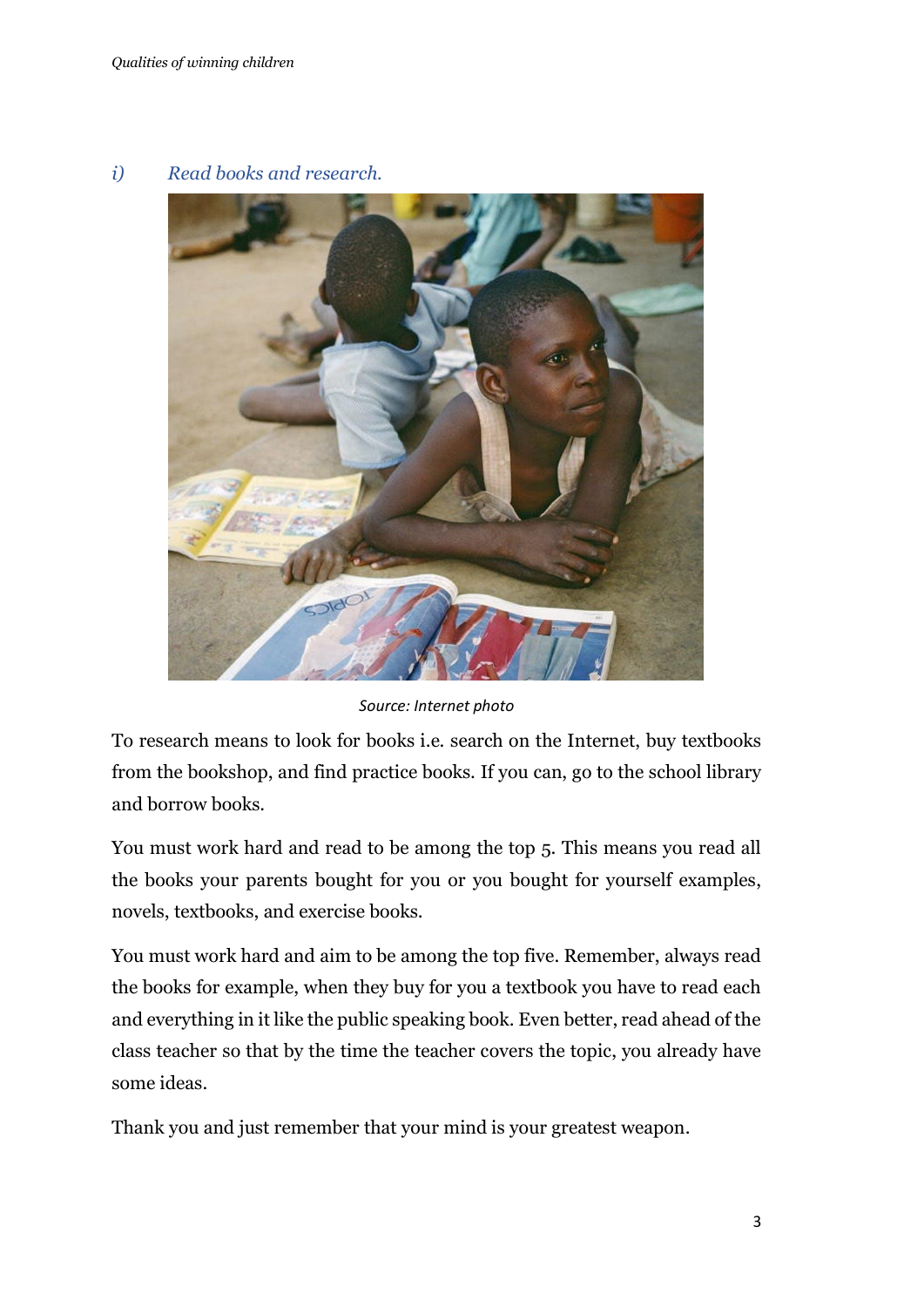#### <span id="page-4-0"></span>*ii. Work hard to be the best*



#### *Source: Internet photo*

To work is to be the best in class just read your books and research like when we were in topic 1.

To be the best is to be knowledgeable and highly exposed to many things for success and to be top 5 and win like an academic giant.

There is nothing that comes for free. Winners invest time and energy. They practice. Practice and practice even more. You must read every page in the book. Look after your books well and also write neatly and keep your books organized. That is a secret of winners. They are hard-working.

The world is not for lazy people.

Thank you and just remember your mind is your greatest weapon. Use it well.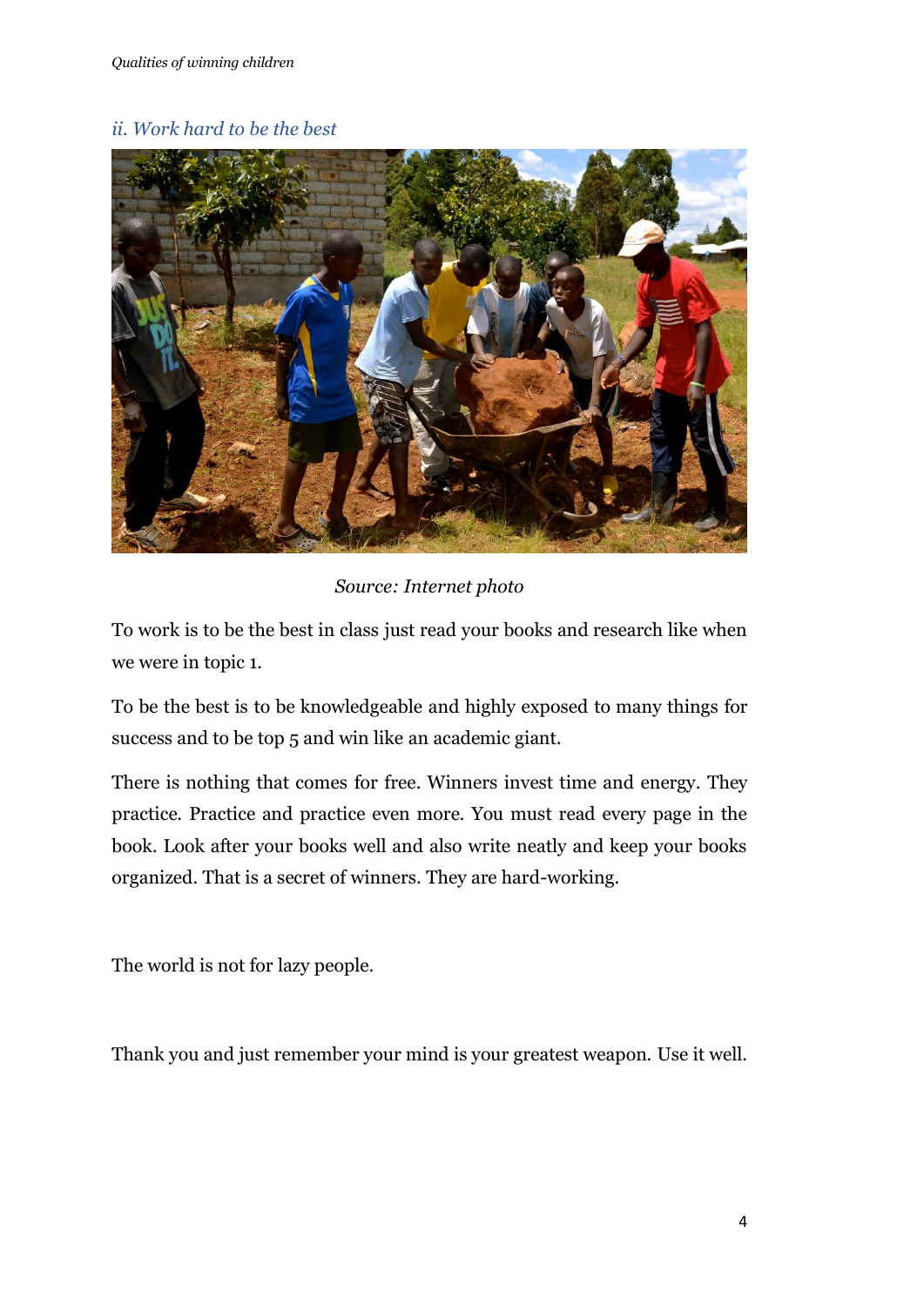

<span id="page-5-0"></span>*iii. Wake up early and do house chores e.g. cooking, mopping and digging.*

*Source: Internet photo*

It means that you must wake up early at exactly 5:00 am and help your parents' mop the house Fetch water and sweep the compound then you go to your study room if you have, at exactly 6:00 am, you get all your Textbooks and revise then at 6:30 am you cook food for your parents and wash your clothes at 7:00 am and make your time table.

Then at 7:30 am you go to the kitchen and help your mother prepare the breakfast for your family then at 8:00 am clear the table after eating you go out in the sun and help your mother sundry the clothes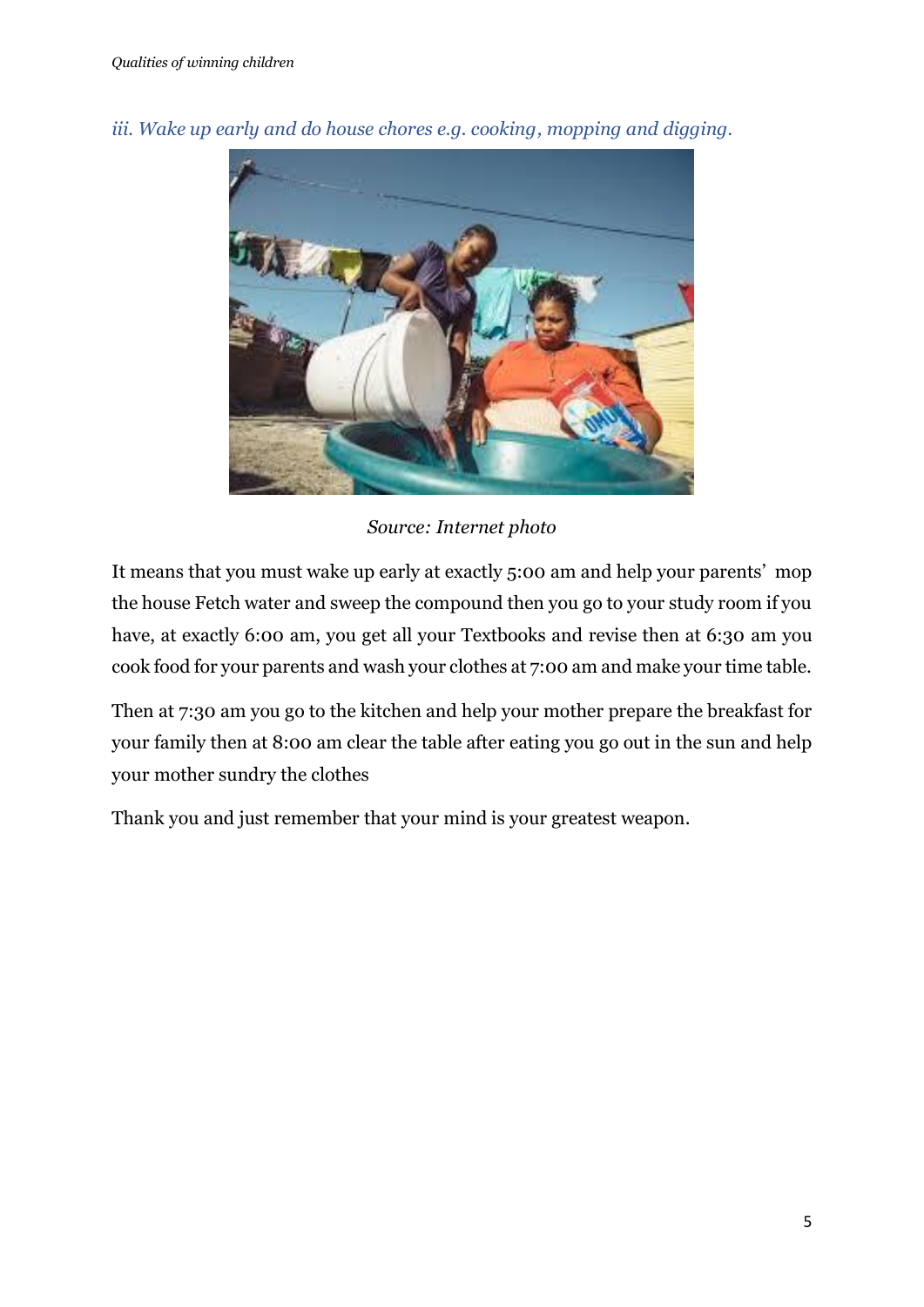#### <span id="page-6-0"></span>*iv*. Pay attention in class



*Source: Internet photo*

It means you must listen in class whenever the teacher is teaching. Focus. Pay attention to the teachers. Be attentive and listen so that you don't disturb the rest.

It means you need to take notes as your listening to the teacher. You have to put the teacher's words in your permanent memory. This means you practice after the lesson.

You have to aim higher, the best in class and that means you must work hard.

To be amazing, to be ahead of others.

There is no pain without gain and hard work pays. Remember that always when things seem difficult.

There is something very important and it is to go to Heaven. Before you go there, first go there while on earth. That means being the best. Winning. And gaining opportunities to succeed. Then doing good. That way you prepare your future well.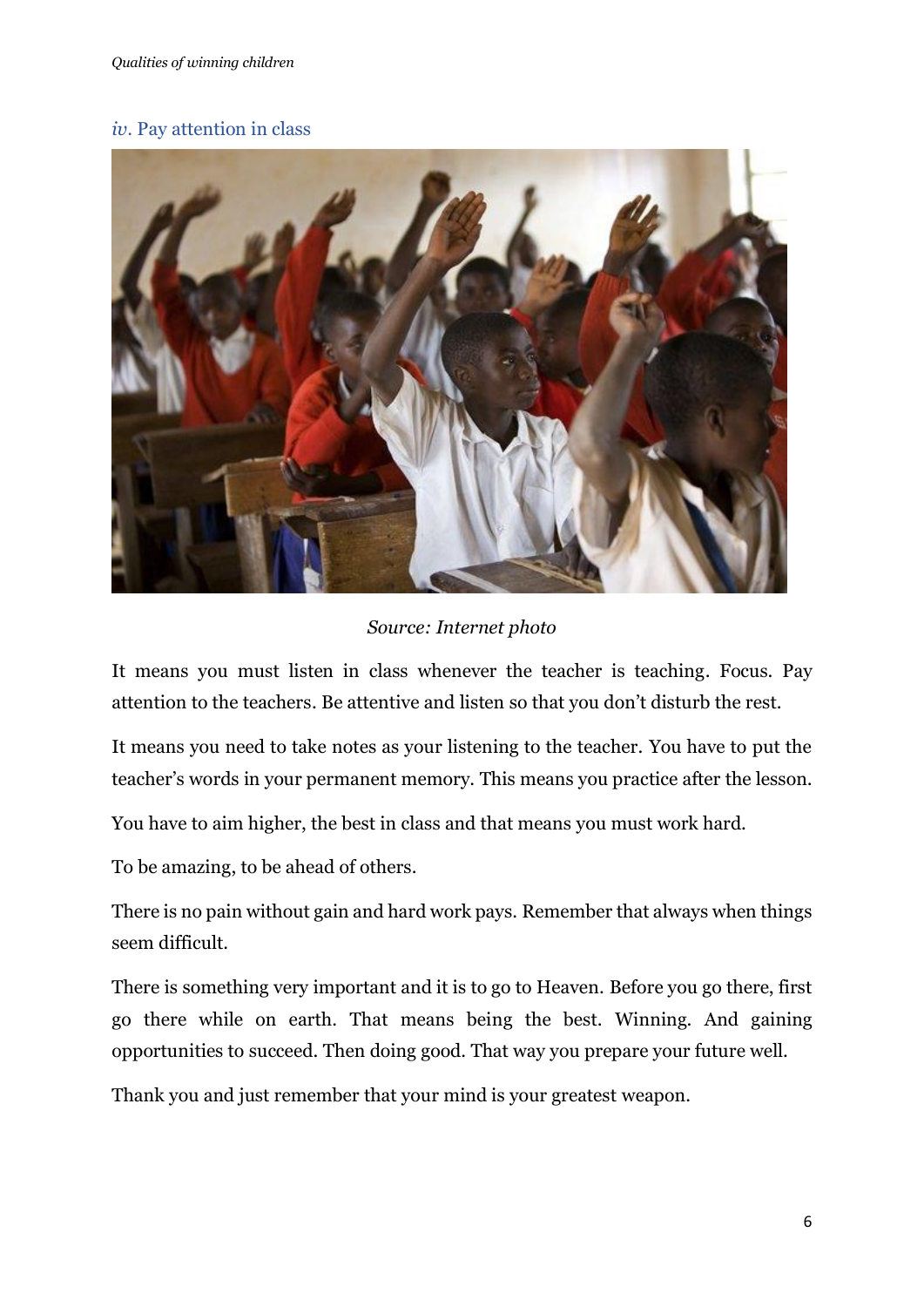<span id="page-7-0"></span>

*v) Are disciplined write well and greet elders.*

# *Source: Internet photo*

It means you must practice how to write well. Don't write like doctors whose things many never understand. Practice how to write the letters well so that teachers can read your handwriting. Also, remember to be disciplined by respecting elders and prefects. You need to listen to the class captain. Also, discipline means you greet elders in the morning or evening.

There are important things that give you marks and one of them is writing well.

Remember what our parents always say to us, when you are disciplined it means you are likely to become successful. If you are disciplined, you are good and everyone will be you be your friend. Your parents will be proud of you.

There are stupendous things if you listen.

For emphasis:

You need to read hard to be the best to work hard and to be the top 5. Write well teachers will love your work and tell your parents you are good because of your handwriting and good answers. To greet elders is to greet people you pass by e.g. parents, grandparents, nephew, pedestrians. These will always love you.

That way you become a good child.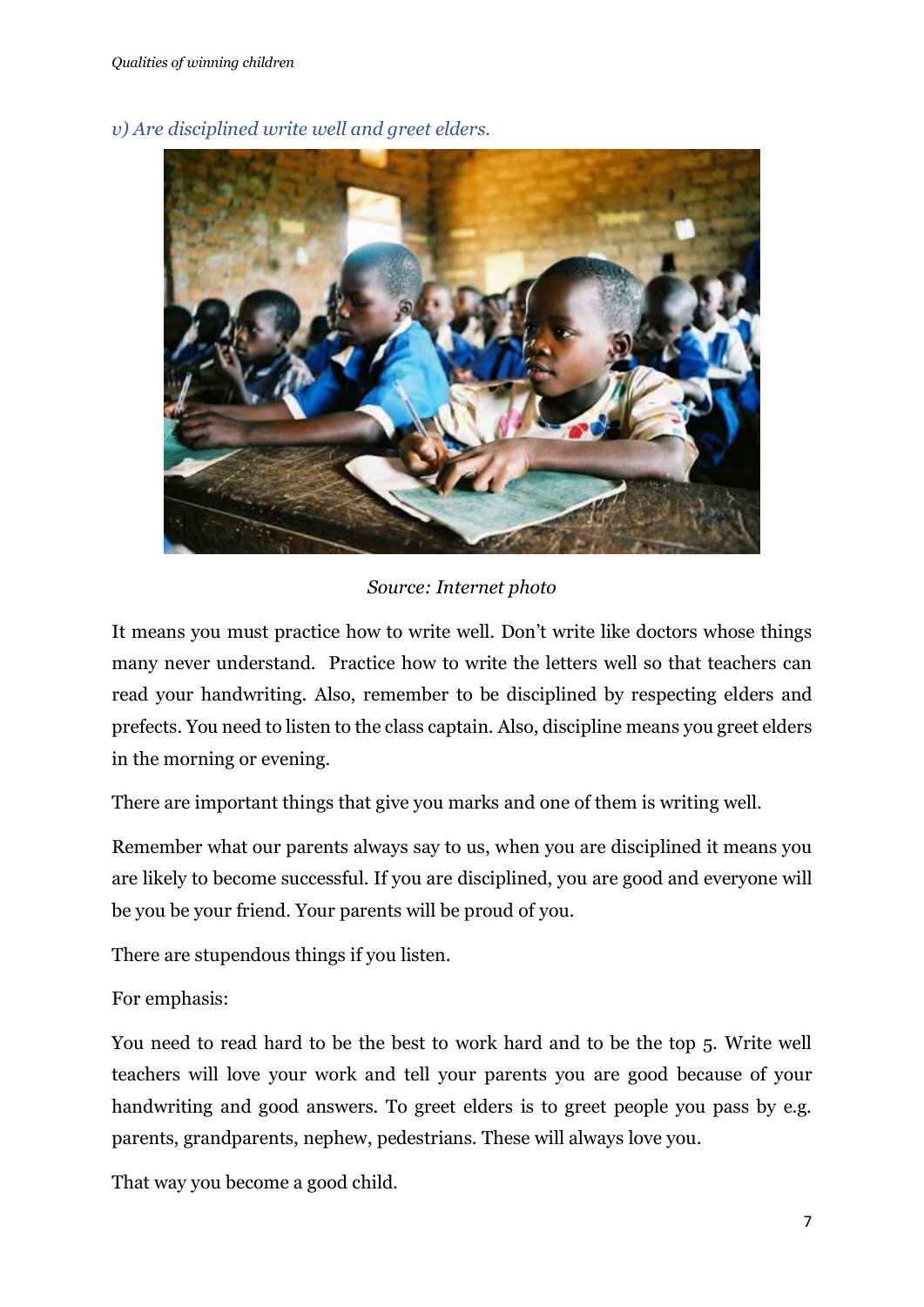#### <span id="page-8-0"></span>*vi. Lead and guide others*



*Source: Internet Photo*

To lead means to help others to aim higher than you are.

To guide means to be helpful and whenever they are lost, you help them to locate the place it means you are a good leader. You don't just talk. You show people the way.

You tell them things they do not know.

Good children are not proud. They do not abuse elders and fellow children. They are focused on and help others who need help by asking.

When did you last lead and guide someone who is lost or does not know the answer?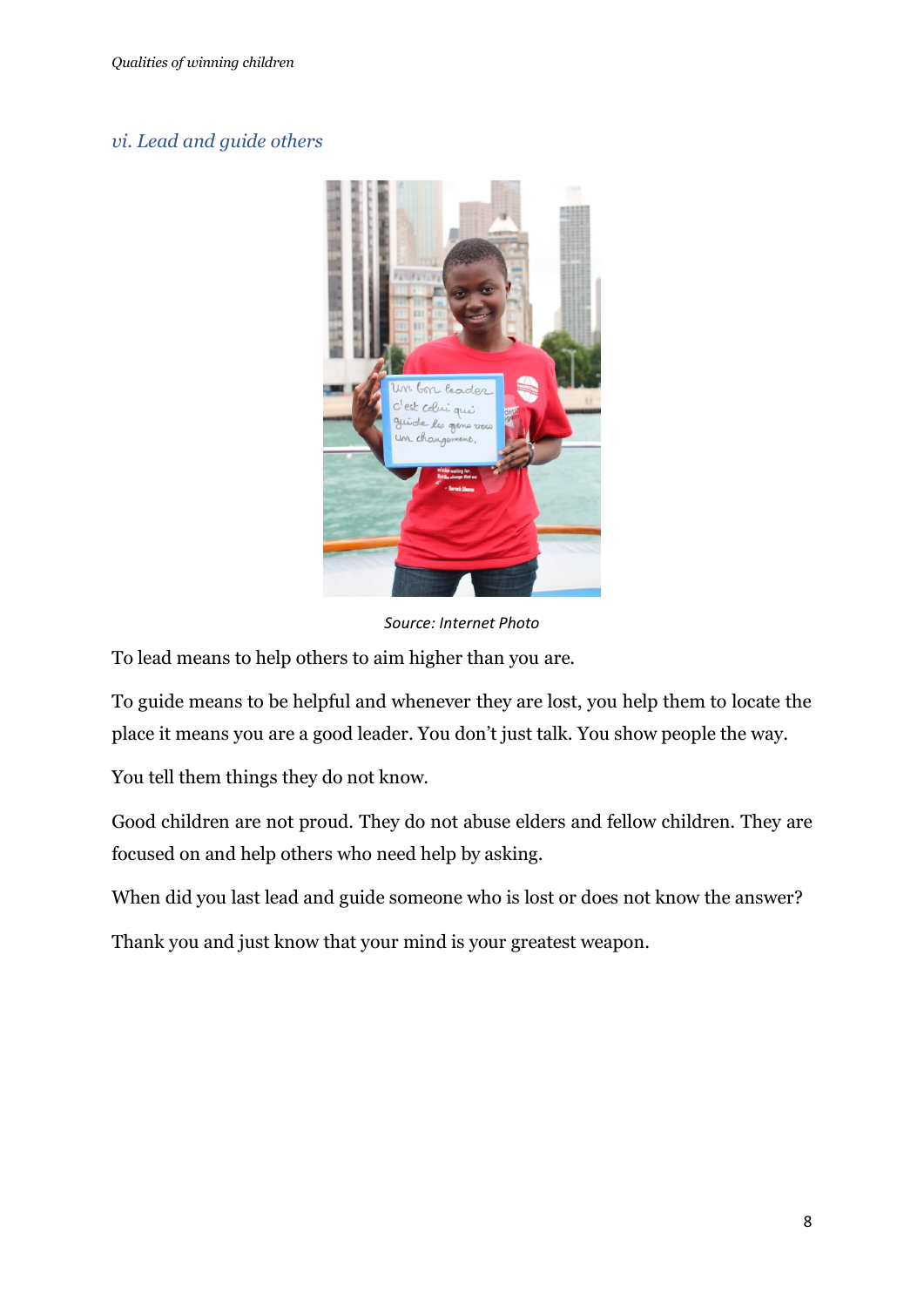<span id="page-9-0"></span>*vii*. Pay attention to details i.e. Have nice handwriting. Take care of themselves and their belongings e.g. books and clothes.



*Source: Internet photo*

What they mean by the word pay attention to details means you look after your things. You don't see rubbish and just continue playing as if it is not there. You stop and collect it and drop it in the rubbish bin or tell your parents or teachers about the rubbish. It means you keep your rooms clean and clothes organized.

You have to be organized and have nice handwriting. You avoid small or lazy mistakes like misspellings in your work.

You must take care of yourself and your clothes. And books. If you go to school with a textbook, you must look after it so that it is not stolen.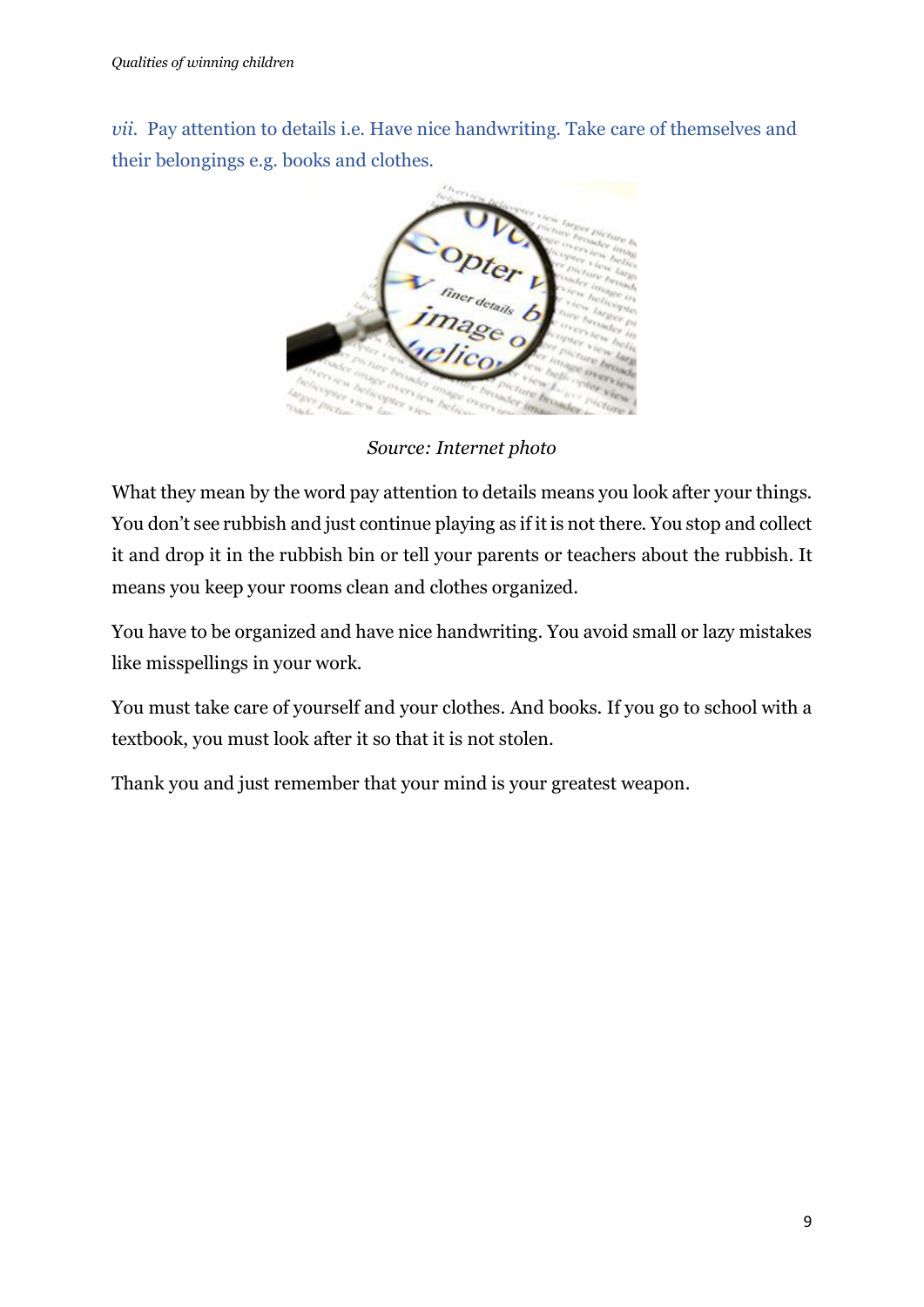

# <span id="page-10-0"></span>*viii) Never give up or quit. Practice daily.*

*Source: Internet photo*

It means when you have failed, you must repeat that work or if you have just started it means that you should never give up or quit. You finish whatever you start and aim to be the best.

Practice daily means that you must always repeat by reading your notes and books. Be attentive to details and always do work more than the number you have failed. That way, you learn from your experience and things go into your permanent memory.

Thank you and just remember that your mind is your greatest weapon.

Use it well.